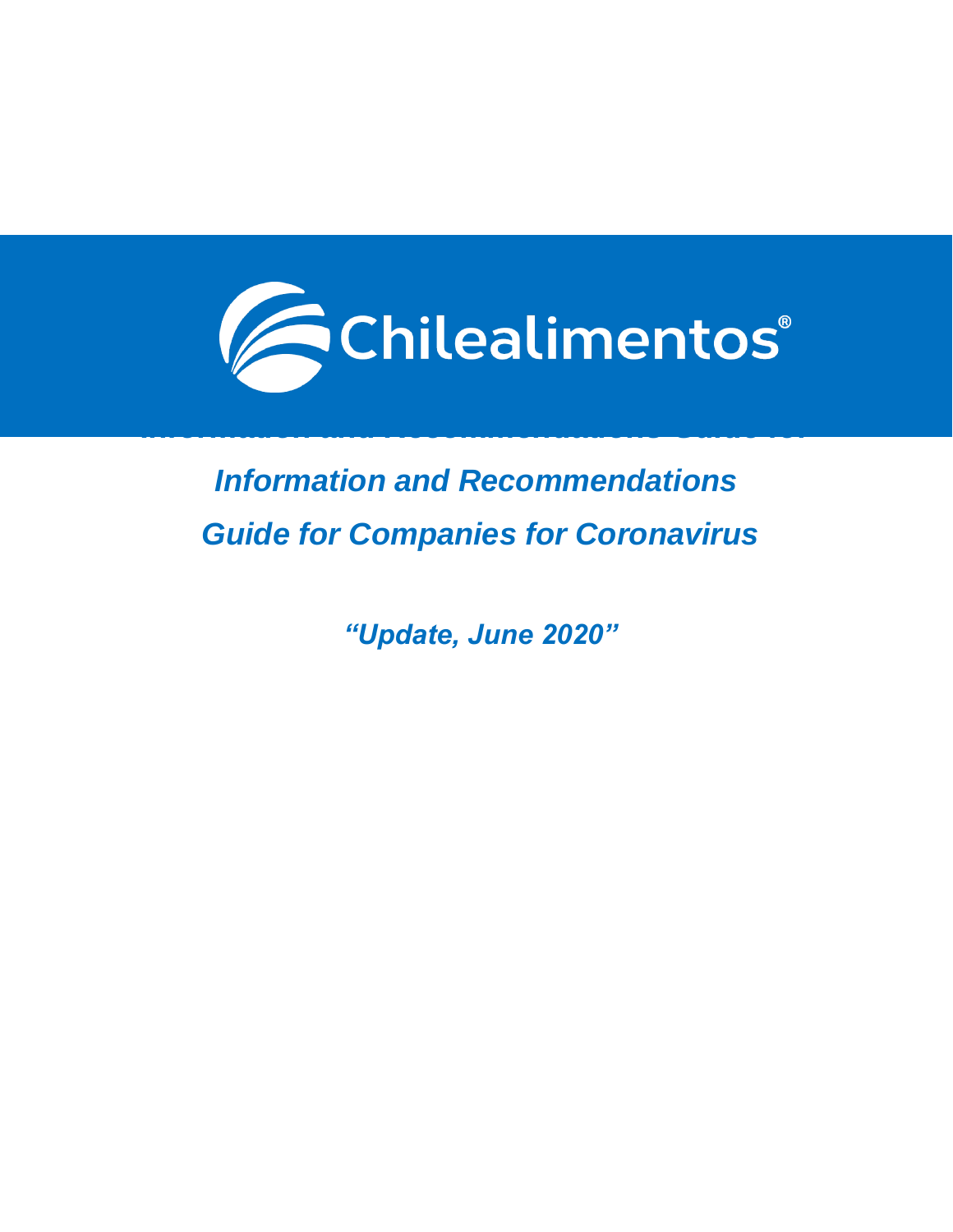

## *Information and Recommendations Guide for Companies for Coronavirus*

*Chilealimentos makes available a summary of information and recommendations about Coronavirus and the Procedures being applied by different companies to avoid this disease's propagation and to keep the appropriate operation of the processing plants and workers' protection. The food industry is a critical activity for the provision of the consumers, both in Chile and abroad, therefore our aim is to cooperate with whom have to apply these recommendations.*

*The present document will be permanently updated, so we are open for suggestions and comments to the email* **[chilealimentos@chilealimentos.com](mailto:chilealimentos@chilealimentos.com)**

#### What is the Coronavirus?

**A virus that cause a respiratory disease in human beings.**

#### How is it transmitted?

**From person to person through mucus, sneezes or cough.**

#### What are the symptoms?

**According to the information published by the Ministry of Health on April 9th, 2020 on the Official Journal:** 

- **Fever, i.e., body temperature of 37.8ºC or higher.**
- **Cough.**
- **Dyspnea or shortness of breath.**
- **Thoracic pain.**
- **Odynophagia or sore throat when eating or swallowing fluids.**
- **Myalgia or muscle pain.**
- **Shivers.**
- **Cephalea or headache.**
- **Diarrhea.**
- **Sudden loss of smell or anosmia.**
- **Sudden loss of taste or ageusia.**

#### What personal preventive measures must be implemented?

- **Frequent hands washing (with soap for at least 20 seconds rubbing all their surfaces)**
- **Wear a face mask in enclosed places such as elevators and venues that congregate more than 10 people like supermarkets, banks, stores, educational establishments, among others.**
- **Wash your hands after coughing or sneezing, cover with the forearm (never with the hands) or tissue (immediately dispose of it in a safe place).**
- **Wash your hands every time you enter a plant or office or use a restroom or touch a handrail, walkway, doors, money and before preparing and eating food.**
- **Avoid touching your eyes, nose and mouth without having washed your hands first.**
- **Avoid greeting with your hand or kissing.**
- **Do not share straws, glasses or cutlery with someone else.**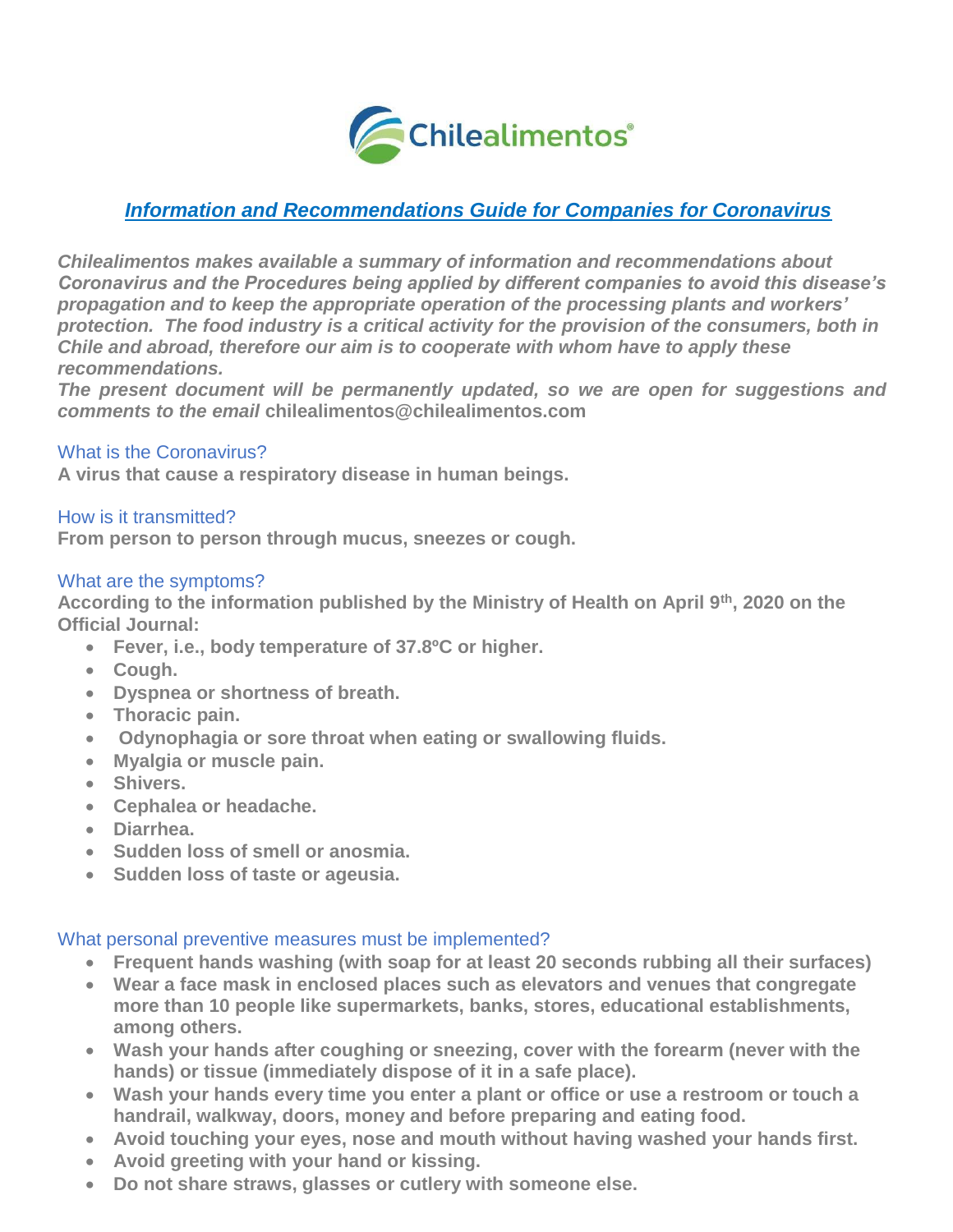- **Immediate check temperature of all staff to detect early symptoms.**
- **Keep at least 1-meter distance from another person.**
- **Require all service and transport suppliers not to send any staff with any symptoms of the disease. The appointed staff health check must be conducted by the supplier before carrying out the service.**

## What preventive measures must be implemented in the facilities?

- **Through the entrance check point, avoid that any collaborator who has symptoms (fever, cough or shortness of breath) or who had been in contact with an ill person, enters to the plant. In case you know of any collaborator being in one of these situations, their access to the plant must be prevented, seek medical advice and keep a 14-day quarantine, whichever the case.**
- **Reinforce the hygiene of desks, countertops, telephones, cell phones, doorknobs, handrails, artefacts, restrooms, kitchen utensils, toilets, etc. Depending on the piece of equipment, once the surfaces have been cleaned, it is necessary to apply ethyl alcohol at 70% or another disinfectant.**
- **Always keep all the packing and packaging materials covered.**
- **Have water, soap or alcohol gel dispensers available and daily check their availability.**
- **In the cafeterias, increase the space between chairs to at least 1 meter.**
- **Establish more lunch shifts to have less people in the cafeteria. It is suggested 50 people as maximum occupancy**
- **Disinfect between shifts chairs, countertops and tables with ethyl alcohol at 70% or another suitable disinfectant.**
- **Increase the restrooms disinfection frequency and control their simultaneous use by a full shift.**
- **Disinfect the shuttle buses inside. It could be done by sprinkling alcohol or other disinfectants. Increase the number of shuttle buses if necessary, to transport less people.**
- **Spread by all available means in the installations the preventive measures: flyers, bulletin boards, emails, etc. A good source is** [www.minsal.cl](http://www.minsal.cl/) **– Coronavirus Action Plan**.

### What to do if a collaborator presents symptoms (High fever, over 37.8°C, shortness of breath, cough (dry), tiredness)?

**The employer will have to communicate the situation to the closest peers keeping confidentiality.** 

**A phone call to the HEALTH ANSWERS PHONE 600 360 77 77 will have to be made and the health staff will ask a number of questions. Based on the answers given, the sanitary authority decides if the person is suspect of having the coronavirus, and they will pick them up to avoid them from taking public transport or wandering about infecting other people, so the ER's do not collapse. The protocol will be activated to test for coronavirus to confirm or discard the virus. If the test is positive, the person will be sent to their house for isolation. If somebody feels feverish arriving to the company or while working, has cough or a strong cold, but with unknown temperature, they must require taking it and proceed according to the results.**

## What is the following-up and tracking to be done to the suspect or positive collaborators?

**When dealing with a suspect case or the confirmation of infected people in the company, the worker's traceability with their close contacts is essential to continue normally working in the affected area or in the whole of the installations, therefore it is necessary that the company has an established protocol for this kind of situations.**

**In this way the contagion focus isolation is assured, one of the most important points for the sanitary authority to observe to allow the total or partial running of the operations.**